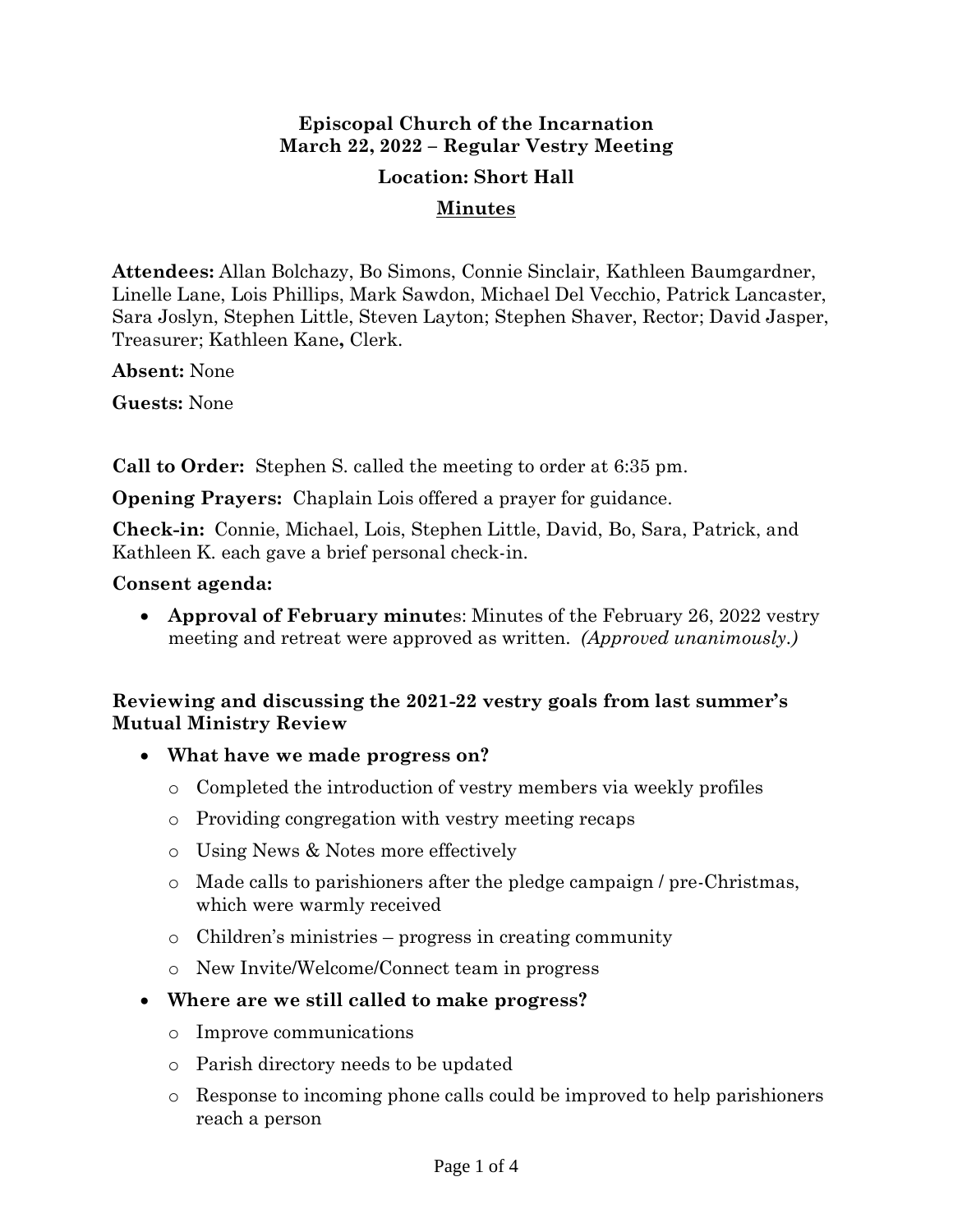- o Need to "reboot" on some things post-COVID
- **Possible future things?**
	- o Introduce a parishioner of the week (like was done with vestry members)
	- o Post photos and profiles of vestry in Farlander Hall
	- o Make better use of bulletin boards inside and outside of Farlander Hall
	- o Increase advertising of Incarnation in the newspaper and other spots?
	- o Congregational care ministry

**Treasurer's Report:** David presented the February Summary Financial Report as an information item and responded to questions from vestry members.

# **Decision Items:**

• **Finance committee proposal to engage Arrow Point Tax Services to apply for Employee Retention tax credit**

David explained that a federal Employee Retention Tax Credit (ERTC) may be available to Incarnation, though the application process is somewhat difficult. John Nykamp learned that a local accountant, Duncan Kelm, has helped other churches to receive an ERTC. Mr. Kelm advised that Incarnation is likely to be eligible for an ERTC since we retained staff during the pandemic despite experiencing a suspension or significant reduction of activities. The vestry voted to apply for an ERTC using the services of Duncan Kelm with Arrow Point Tax Services with fees to be paid upon successful close. *(Moved: Connie. Seconded: Sara. Vote unanimous.)*

# • **Request from Sharon Cronan for library funding**

Sharon Cronan has been doing a lot of work to update the Church library. She is requesting \$1,000 to help add new volumes more quickly and to bring the library out of debt from initial organizing expenses that were not covered through sales of books that are no longer desired for the library. Vestry members also suggested creating a wish list for book donations and developing a library collection policy to set a foundation for what we want to have in the library. The vestry voted to approve spending up to \$1,000 from the Estates Fund for the library work. *(Moved: Patrick. Seconded: Bo. Vote unanimous.)*

• **Funding request for Windows @ Incarnation art project**

The Arts @ Incarnation group (formerly the Numina Committee), headed by Daphne Vernon, is requesting \$5,000 from the Numina Fund as seed money for a temporary public art installation to be mounted in the planters outside the church facing the Jerusalem Courtyard. Mario Uribe, a local artist, is leading the effort. The expectation is for the art to remain in place for a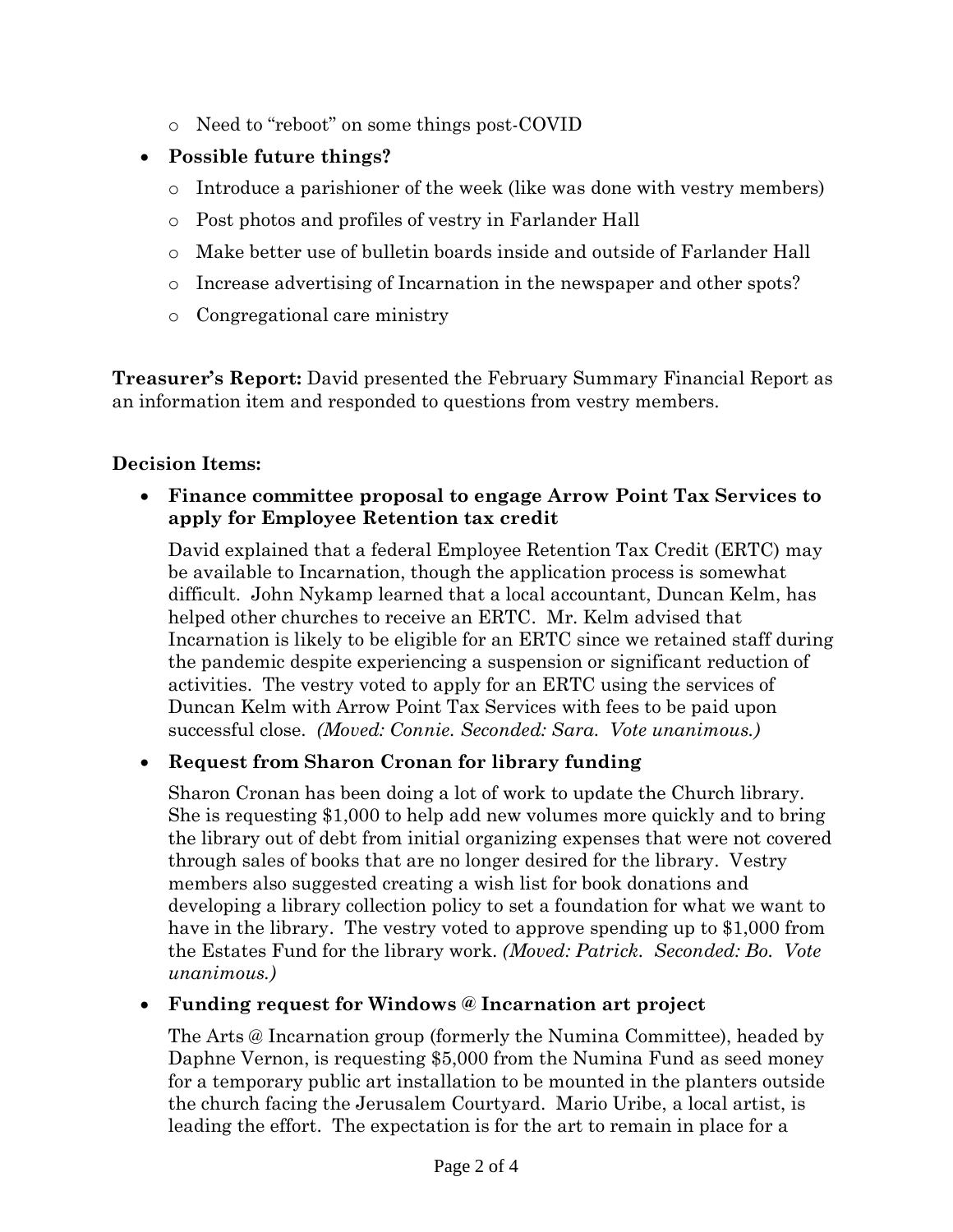minimum of one year, and it could remain longer if desired. Parishioners will be encouraged to donate toward personalizing one of the 136 discs, on which they could write a personal message. David Jasper advised that the church is also receiving a \$6,000 individual donation for the project. The vestry voted to approve use of \$5,000 from the Numina Funds to help implement the Windows @ Incarnation. The timing is intended to be part of the 7 weeks following Easter, for an unveiling on Sunday, June 5 (Pentecost). (*Moved: Stephen Little. Seconded: Linelle. Vote unanimous.)*

### **Discussion Items:**

## • **Brief update on St. Andrew's**

Stephen S advised that he will be providing information about the status of St. Andrew's Mission to the clergy of the Russian River Deanery at their meeting this week. He will also be speaking with Bishop Megan about the Mission. Stephen S. and Daphne have discussed possible ideas for the food pantry and how it might be continued in some form if Incarnation is no longer supporting the St. Andrew's building. Daphne has reported that the current food pantry volunteers have responded in a positive way to possible changes.

## • **Buildings & Grounds**

- o Allan reported that the solar installation did not pass inspection and some corrections will be made in the next few weeks. After the installation is approved, the application for connection can be submitted to PG&E.
- o Allan advised that the outdoor bathroom remodel is expected to be completed soon.

## • **Current status and future possibilities for Incarnation's bookstore**

Linda Sevier is ready to step away from being the sole manager of the bookstore. The vestry discussed a variety of ideas for how the valued aspects of the bookstore can be extended into the future and what changes might be made. Some felt that there may be more value as a gift shop than a bookstore. There is also a "social" component for the bookstore, which provides a low-pressure place for new and existing parishioners to meet each other. Perhaps the book component of the store should be more limited in scale and curated to sell the volumes that Incarnation would like parishioners to have. The library may also be a good alternative to provide some types of books for parishioners to borrow rather than purchase. Older jewelry and gift inventory should be moved out in some way, perhaps through Heavenly Treasures or a discount sale. The store does not need to make a significant profit, but also should not run at a deficit. Stephen S will be meeting with Linda and will get her ideas.

• **Ideas for our sesquicentennial next year and forming a steering committee**